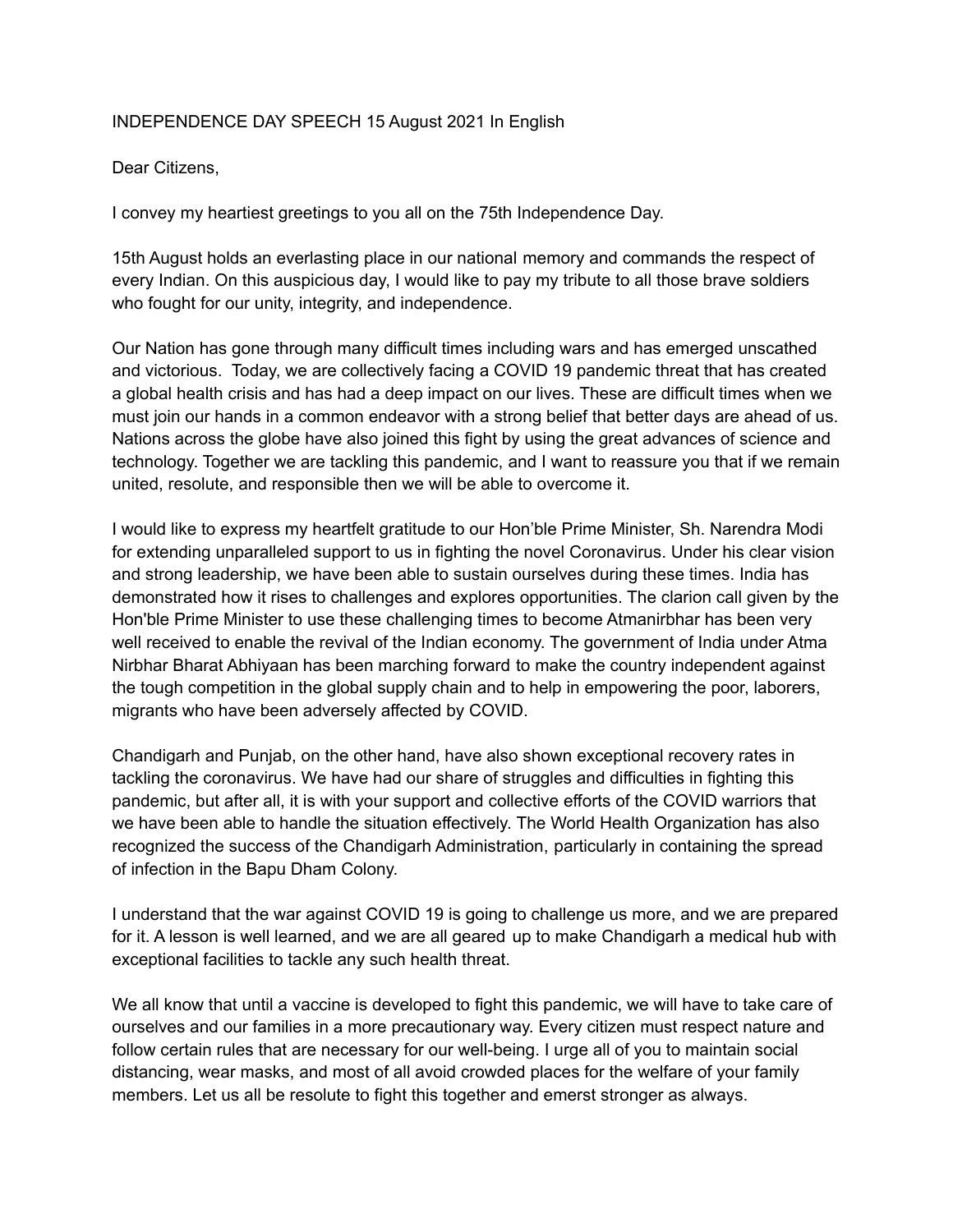It will be unfair not to mention the hard work and dedication of our true Corona Warriors who have been at the forefront of fighting this pandemic and coming forward voluntarily to extend their helping hands. I would like to express my gratitude to all Doctors, Nurses, Health Workers, Police Officials, Municipal Workers, Revenue Officials, NGOs, Political parties, Resident Welfare Associations, and friends from the Media for standing strong and shielding us throughout this pandemic. Your selfless contribution and tireless efforts have helped in averting a serious threat that is yet far from over. I am certain that you all will keep these spirits alive and come together as before in containing the spread of this virus. From setting up flu clinics, Covid dedicated hospitals, Covid care centers, quarantine centers, providing round-the-clock ambulance services, making provision of the house to house surveys with special emphasis on urban slums and colonies, the Health Department has done it all.

This pandemic had badly affected the migrant laborers the most, and to assist them, our officials ensured that they got every possible support from the Administration. More than 45000 migrant laborers were sent home during these tough times via the Shramik trains and buses and assisted in every possible way.

The Red Cross Society has been on wheels to provide food to all the needy during the curfew lockdown period. Food packets were distributed to ensure that no family is left with an empty stomach and hungry.

Also under Pradhan Mantri Garib Kalyan Ann Yojana (PMGKY), we distributed food grains free of cost at the doorstep of beneficiaries. The Chandigarh Administration has successfully implemented the Atma Nirbhar Bharat scheme to distribute free food grains for the migrants/stranded laborers to help mitigate their plight during this precarious COVID-19 situation and to ensure the availability of food grain to them.

To provide some relief to the Ex-servicemen who are retired/ released without pension and are above 65 years of age, financial assistance has been increased from Rs 2500 to Rs 5000 per month and financial assistance of widows of Sub Major Rank or the same rank in Navy and Air Forces is also enhanced from Rs 500 to Rs 1000 per month.

To lessen the hardships of commissioning mothers and surrogate mothers, maternity leave will be granted to all outsourced/ contractual employees of the Chandigarh Administration.

Amid this crisis also, our officials have been dedicated to performing their duties and assured that life in this vibrant city does not come to halt. The BBC has also tagged this City Beautiful as a perfect city. The Municipal Corporation is working towards various Smart City projects like Implementation of E-governance Services, SCADA for Recycled Water Distribution Network, Implementation of Smart School and Basic Infrastructure in School in ABD areas, Underground Utility Mapping (SUE), Legacy Waste Mining at Daddu Majra, Public Bike Sharing, etc. In addition to this, a Biomining of Legacy waste at Daddu Majra is being carried out to get rid of foul odor and to bring some respite to the nearby residents. For handling of segregated waste,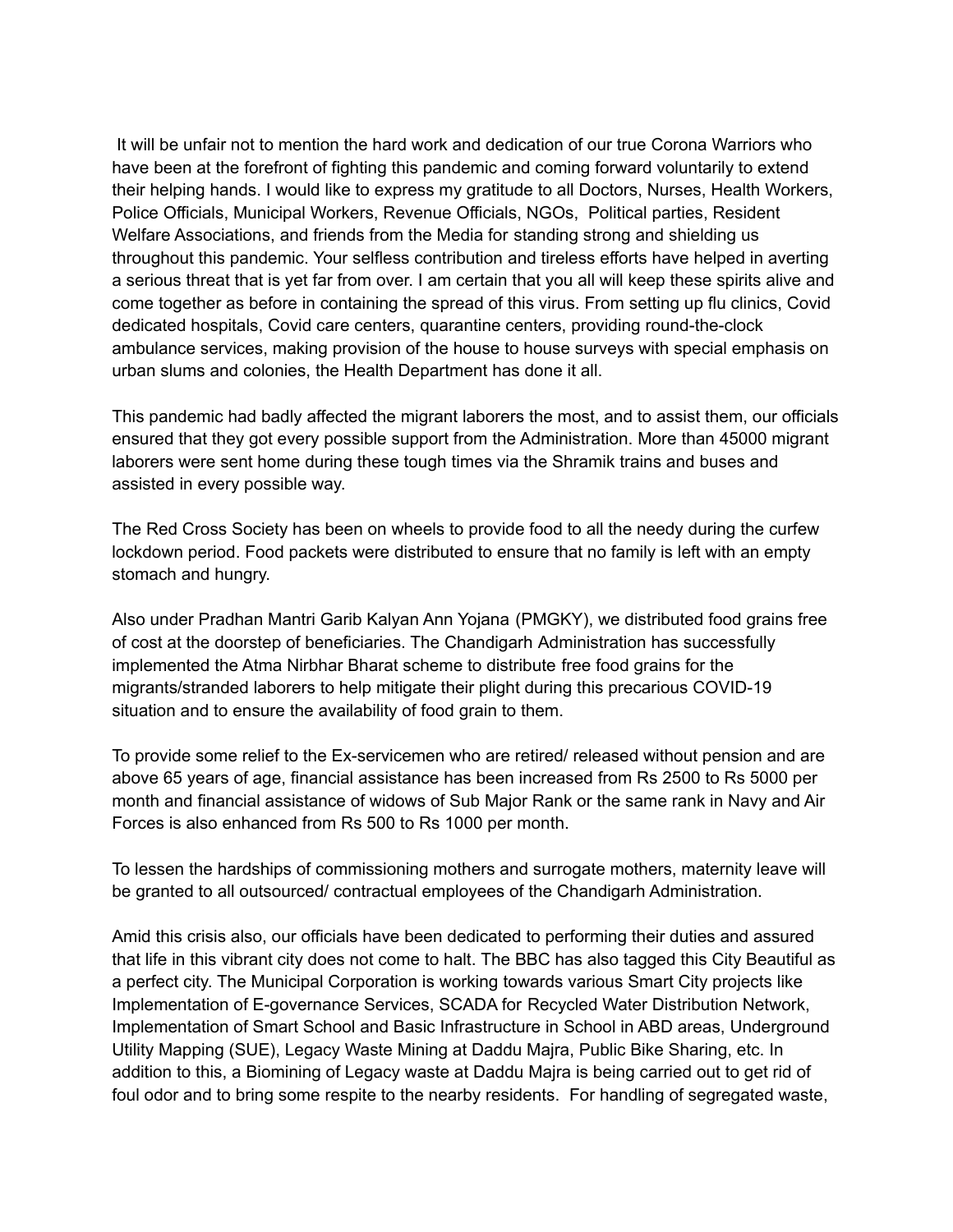435 vehicles of 3.2 & 5.0 CUM capacity will be deployed in the city to make the city a bin-free city.

I commend the Mayor, all the councilors, Commissioner Municipal Corporation, and staff members who substantially contributed to our war against Corona by providing essential commodities at the doorsteps of the residents during the curfew period. Our Administration's buses from Chandigarh Transport Undertaking (CTU) were utilized to ensure smooth delivery and all marketplaces and Mandis are being regularly sanitized.

A grave issue such as Drug Addiction has emerged to be a serious problem in the country. As per the direction of the Ministry of Social Justice and Empowerment, today Chandigarh Administration will officially launch State-level Campaign Nasha Mukt Bharat focusing on components for preventive education and awareness generation, treatment and rehabilitation, etc.

One of the most important responsibilities of the Administration is maintaining and improving infrastructure. I am happy to announce that the Construction of Govt. High School in Manimajra is at advanced stages and construction of additional 216 houses for Chandigarh Police personnel will begin soon. A New Mini Sports Complex in Sector-8 is completed and another Mini Sports Complex in Sector-27 is at an advanced stage of completion. Construction of New International type Shooting Range in Sector-25 and Mini Sports Infrastructure for Billiards and Snooker in Sports Complex, Sector 42 Chandigarh is going to come up short.

The Chandigarh Housing Board has planned to rent out 2500 vacant small flats in Maloya for the migrant laborers and urban poor under the recently announced Affordable Rental Housing Complexes scheme by the Government of India.

I feel overwhelmed in sharing that Chandigarh has once again secured the First Position in the country in the Performance Grading Index (PGI) 2018-19 declared by MHRD. The overall pass percentage of class XII CBSE was 91.57% with an improvement of 9.81% over the previous session.

The teachers have smoothly shifted to online teaching during this pandemic so that the learning of students is not disrupted. School counselors are in regular touch with students for academic help and other stress/anxiety issues of the students.

The Chandigarh Police has an excellent record of maintenance of law and order. I must compliment Chandigarh Police for its excellent work in our fight against corona. The Police officials were on duty round the clock, ensuring checking at inter-state borders, perimeter control of Containment Zones, and enforcement of social distancing, mask-wearing, curfew timings, etc.

Dear Citizens,